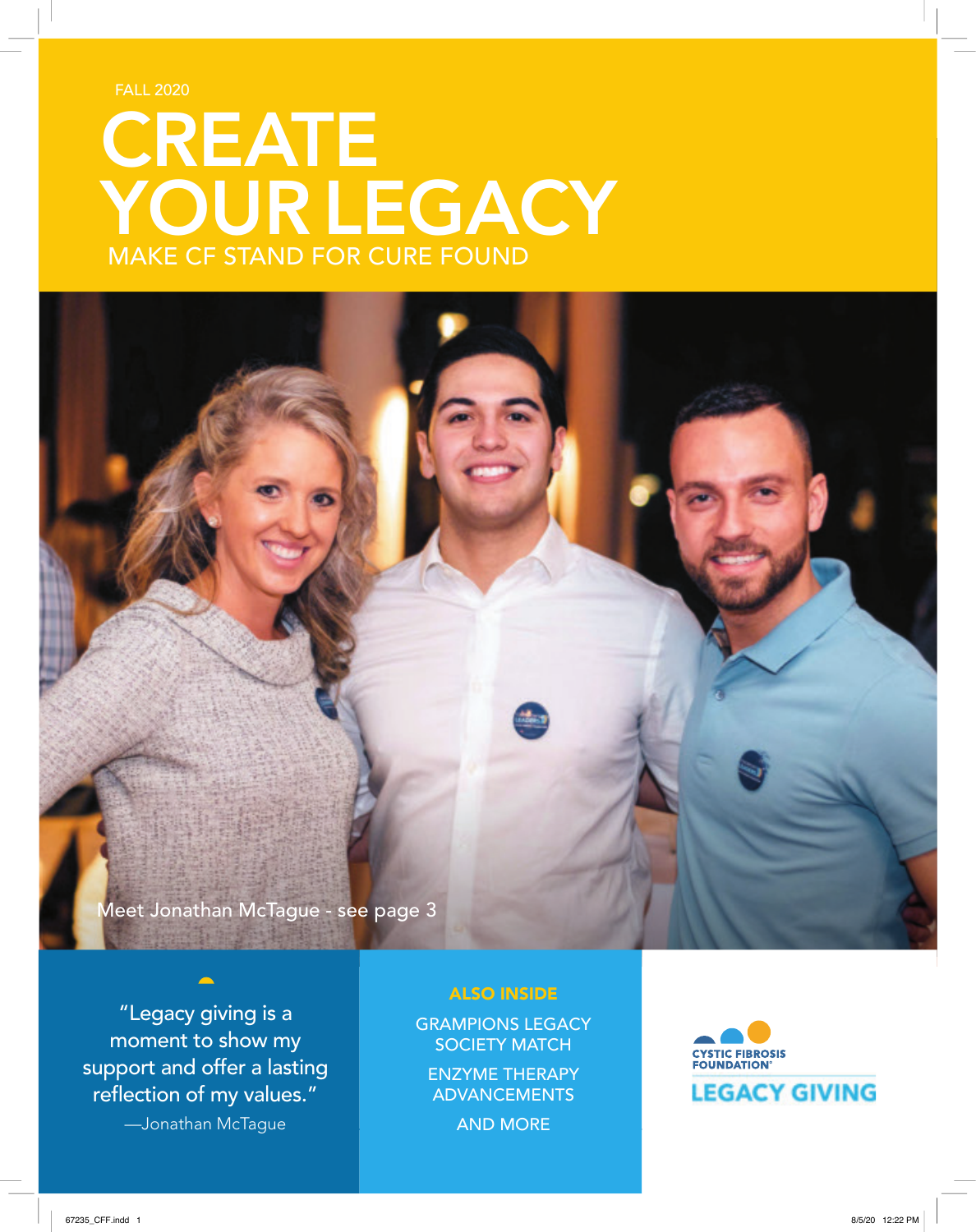### A GRANDMOTHER'S LASTING LOVE

BONNEE BINKER'S STORY



Bonnee Binker and granddaughter Delaney (middle) with their loving family.

## HELP US CHANGE LIVES!

The Delaney Binker Family Cure Cystic Fibrosis Miami Foundation will match every new Legacy Society Donor that joins between August 1st to December 28th, 2020, or when the match is completed, whichever comes first, with a \$500 contribution to the Cystic Fibrosis Foundation up to \$50,000. Donors who join after the match is complete will support the mission of the CFF. Join today by contacting your local chapter.

For close to two decades, Brany Binker donated to<br>the Cystic Fibrosis Foundation without having any direct connection. "While most people may have tossed the thank you items aside that we received over the years – we saved every single item," said Bonnee Binker, Brany's wife. "The day our newborn granddaughter, Delaney, was diagnosed with CF – we gathered all the items – the teddy bears, calendars, the pens and blankets. We knew from the beginning we were meant to be part of this story."

Bonnee immediately reached out to the Foundation. She led passion fundraisers, co-chaired the 2018 Volunteer Leadership Conference, and today acts as national Grampions Chair. Most recently, Bonnee joined the Foundation's Legacy Society. For her, it is all part of what she knows she is meant to do as a grandmother.

Today, 10-year old Delaney is thriving. When she is not immersing herself in anime art or practicing her swimming – she is busy researching companies she loves like Build-a-Bear.

This year, Bonnee decided to offer a Grampions Legacy Society Match to be celebrated around Grandparent's Day, affectionately known by the CF Community as Grampions Day, on September 13. "We want to encourage people to think about new ways of giving," says Bonnee. "We have many people to thank, including Delaney's Godfather Jerry Socherman and his wife Sharon, who are fellow Legacy Society members, and who have been involved every step of the way."

To Bonnee, legacy giving helps ensure the important work of the Foundation can continue. "There is nothing I wouldn't do for Delaney, and by offering a matching gift this year for the Legacy Society, our story can be told forever."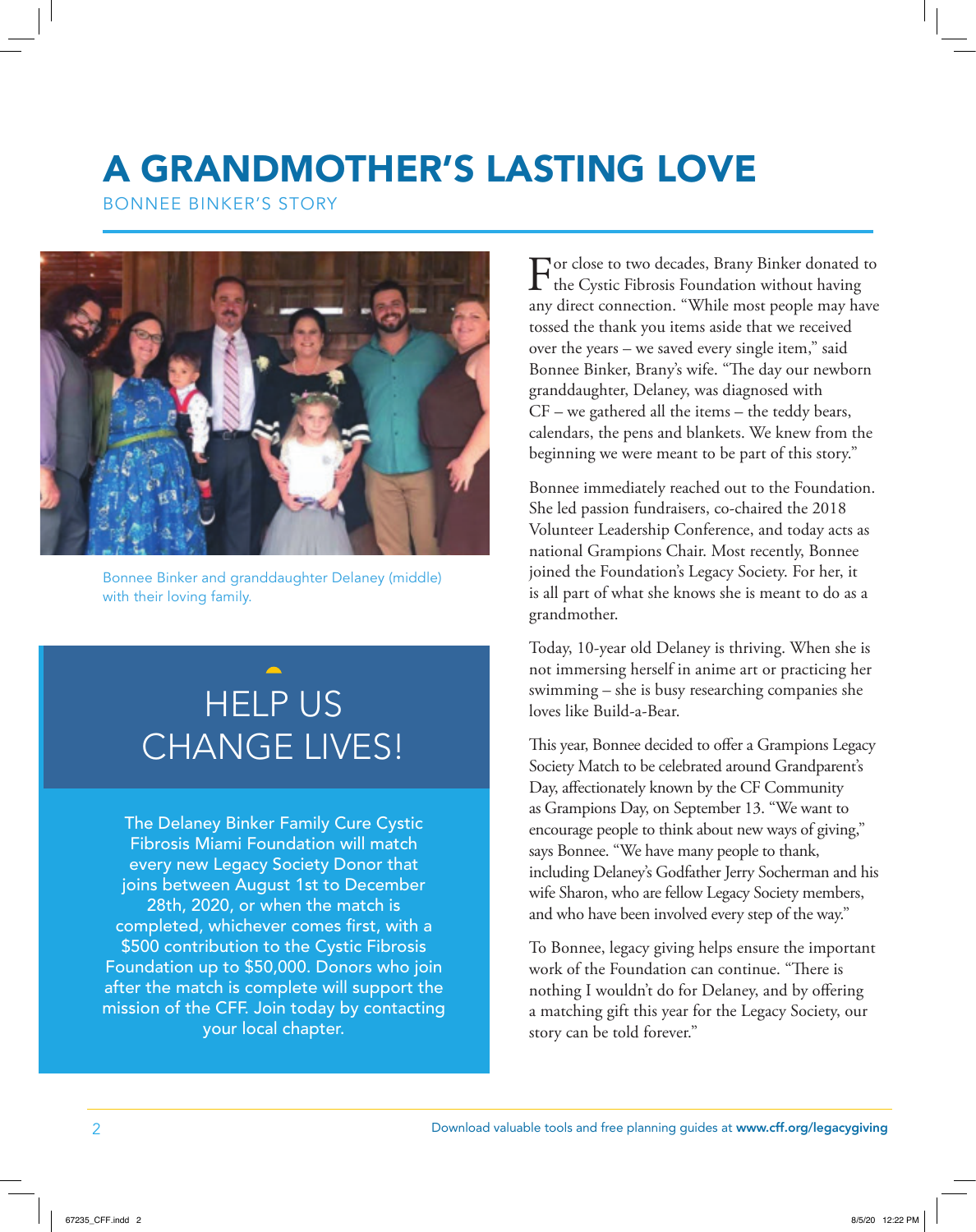### INSPIRING TOMORROW'S LEADERS

MEET JONATHAN MCTAGUE

When Jonathan McTague attended middle school, he met his best and lifelong friend Lindsey. While Jonathan always knew Lindsey had cystic fibrosis, it was when they both entered college that it became even more apparent.

 "Lindsey landed in the hospital and my friends and I went to see her," he said. "We decided in that moment to do all we could in the fight against CF."

Together, their Boston-based crew began holding fundraisers to advance the CF Foundation's mission. For Jonathan, it was the



Jonathan McTague (middle) and best friends Maddison O'Neil (left) and Lindsey Canniff (right), an adult living with CF.

beginning of a journey that he is still on today. He currently serves as the Tomorrow's Leaders Chair for his local chapter, where he taps into a network of young professionals to help spread awareness and raise money.

"Our generation wants to move the needle and do good," says McTague. "A lot of people mistakenly think that you need to have millions of dollars to make an impact – that's just not true."

Most recently, Jonathan decided to make a planned gift to the CF Foundation by naming the Foundation a beneficiary of his 401(k) plan. "Legacy giving is a moment to show my support and offer a lasting reflection of my values."

Jonathan's hope is that one day there will be a cure for CF. And on that day, he dreams of giving Lindsey a big hug and a high-five. "Tomorrow is not guaranteed for anyone. And if I'm not around on that day, at least I know I did all I could to help people like Lindsey living with CF – and that my legacy remains."

### ENZYME THERAPY ADVANCEMENTS

Between 85 and 90 percent of people with cystic<br>
fibrosis are pancreatic insufficient and need to take enzymes before they eat. Without enzymes to break down food, much of the protein, fat and carbohydrate in food is not absorbed. This can result in poor growth, gastrointestinal symptoms, and malnutrition.

In response, the CF Foundation has announced that it has entered into an agreement with Synspira Therapeutics Inc. to develop a non-porcine enzyme replacement therapy to offer an alternative to people with CF who cannot digest food properly. Synspira's potential enzyme therapy SNSP003 contains three non-animal derived enzymes designed to break down fats, proteins, and carbohydrates.

This agreement is part of the Foundation's larger investment to address a range of complications. There are more than 15 drugs in the pipeline, including potential anti-infectives, anti-inflammatories, mucociliary clearance therapies, and nutritional agents, any of which could significantly improve the health of a person with cystic fibrosis.